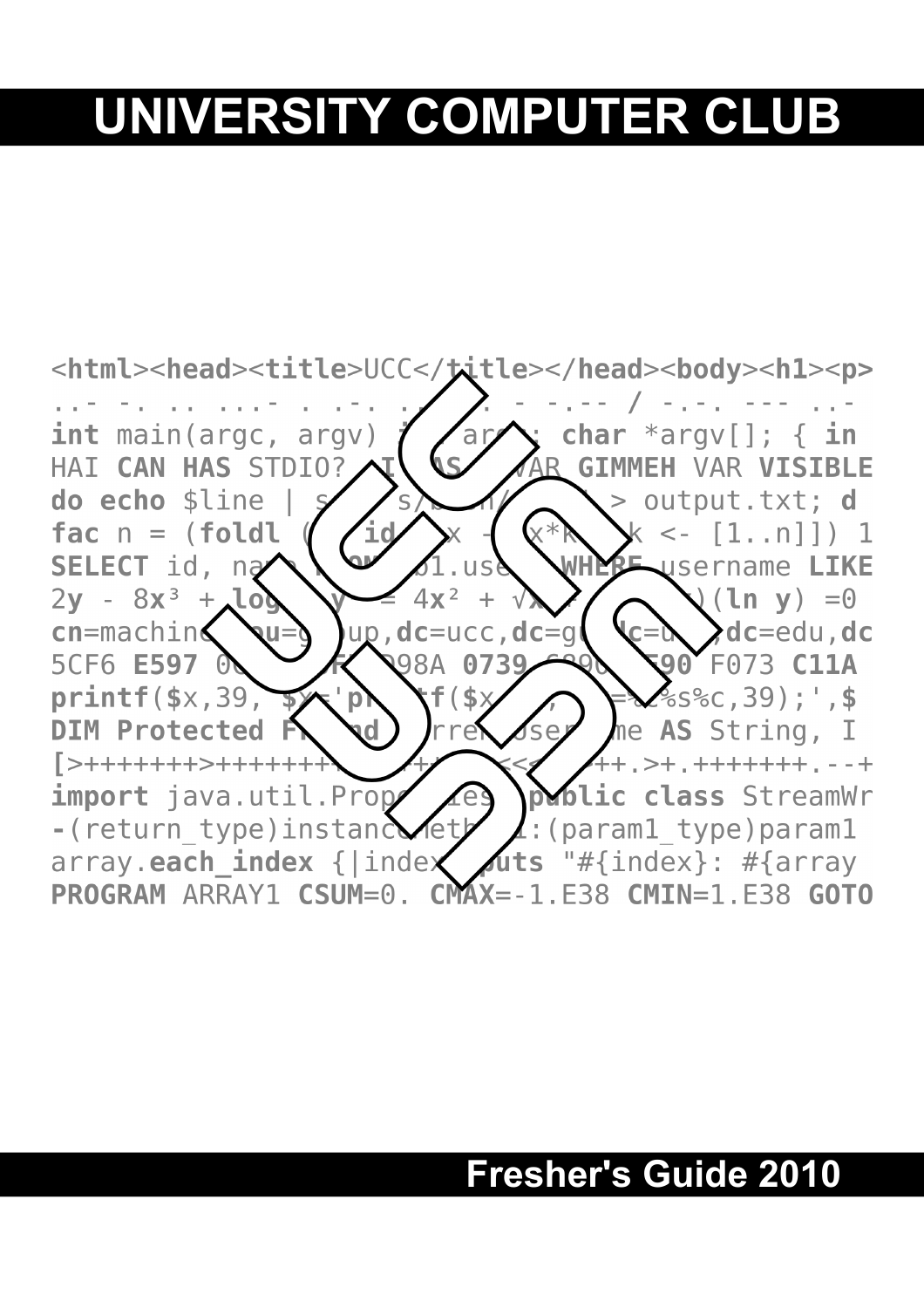### **Events in 2010 (dates subject to change)**

**UCC Fresher's Welcome Friday 5th March 7.00 PM – 11.00 PM**

**Cameron Hall Loft (above the UCC clubroom)**

The fresher's welcome is there to welcome you, as a new member, into the club. There will be a number of older members there to chat with. This is a great event to get to know some people and put faces to names. First time members get **FREE** pizza!

#### **UCC Annual General Meeting Tuesday 9th March 1.00 PM (common lunch hour) Guild Council Meeting Room**

The AGM is the meeting at which the new UCC committee will be elected for 2010. The only way to be represented is to attend. As a fresher, you should attend in order to run for the position as Fresher Representative. If you don't know where the Guild Council Meeting Room is, arrive in the UCC a little early and follow the mass exodus.

#### **Easter LAN Saturday 11th April 3.00 PM – Sunday morning Cameron Hall Loft**

UCC runs a LAN party once every two months or so. These are your best chance to play against other UCCans at the LAN games of your choice. LANs are **FREE** for members, but friends are most welcome (typically at an additional cost of \$5 or so).

#### **Monday At The Movies Mondays, watch the lists 8.00 PM – 11.00 PM Cameron Hall Loft**

This year, UCC will be continuing Monday at the Movies, an event from ages past (and 2009!). Starting (hopefully) in March, and continuing fortnightly on Mondays, we'll be showing all of the great computer related movies and some of the more oddball films out there too!

#### **The UCC 36th Anniversary Dinner September**

UCC has its birthday. This year, UCC turns 36 (0x24). Dinner has been held at a number of locations over the years, but is always priced for students – previous venues have included the Santa Fe Restaurant in Subiaco and the Royal Perth Yacht Club.

#### **Cameron Hall Charity Vigil**

**Semester 2** – date to be confirmed

Once a year, all of the clubs in Cameron Hall get together and hold a night of fun to raise money for charity. There is a cover charge, but you do get fed. More details to come later in the year. This is one of the bigger events of the year.

#### **Pizza and Beer Nights**

#### **Last day of exams**

Exams are over. We will apply alcoholic beverages and bread-based fast foods to our stomachs in the refined grounds of the UWA Tav.

> for more events, check out http://ucc.asn.au/infobase/events/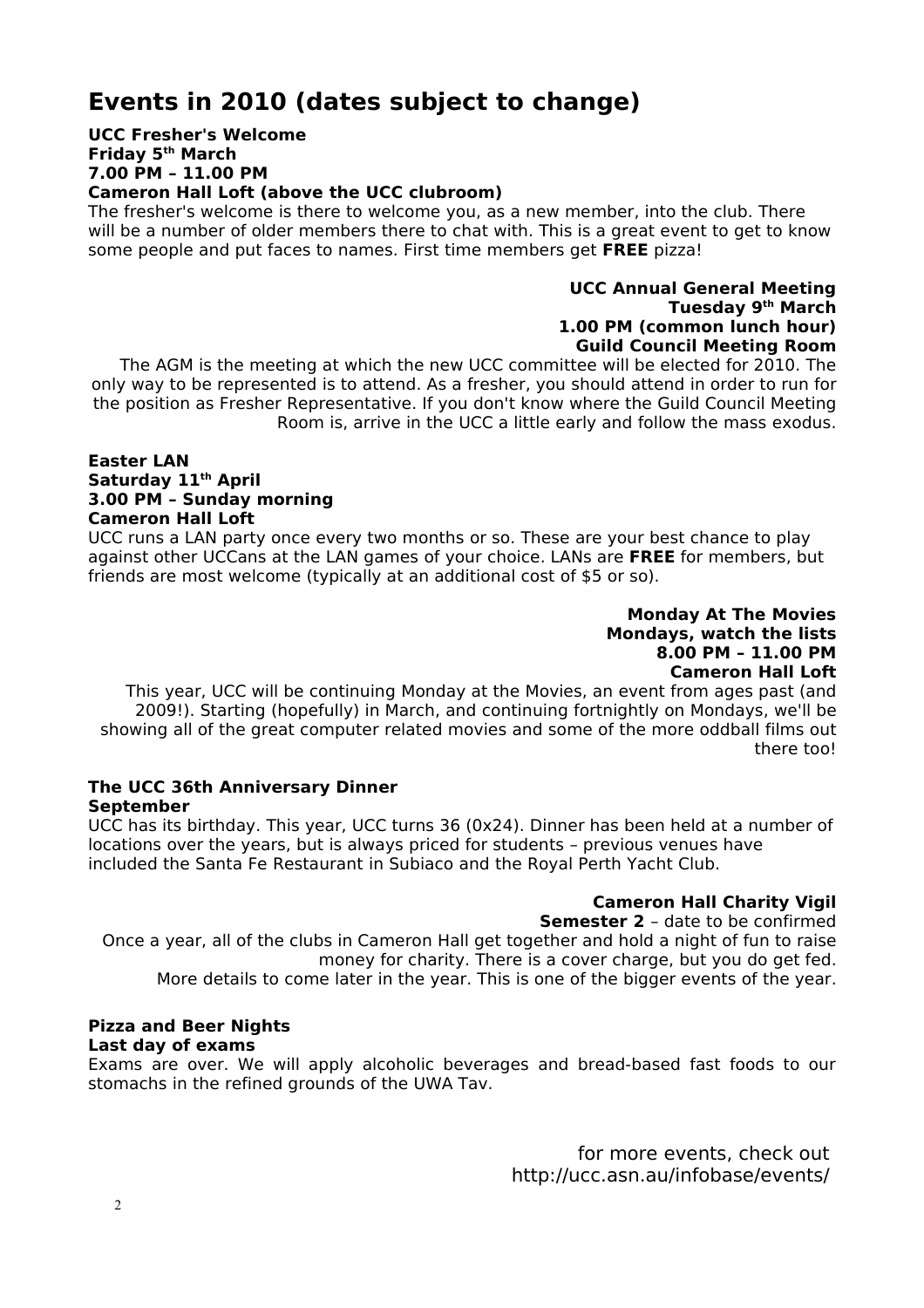### **Table of Contents**

### **Start Here**

If you have a short attention span, here's what to do if you're new at UCC:

- 1. Get an account (see page 4).
- 2. Put some money in your dispense account (see page 11).
- 3. Dispense a Coke (see page 11).
- 4. Log in to the UCC servers from the clubroom or home (see page 10).
- 5. Join the IRC server (see page 12) and say hello.
- 6. Read the rest of this guide!

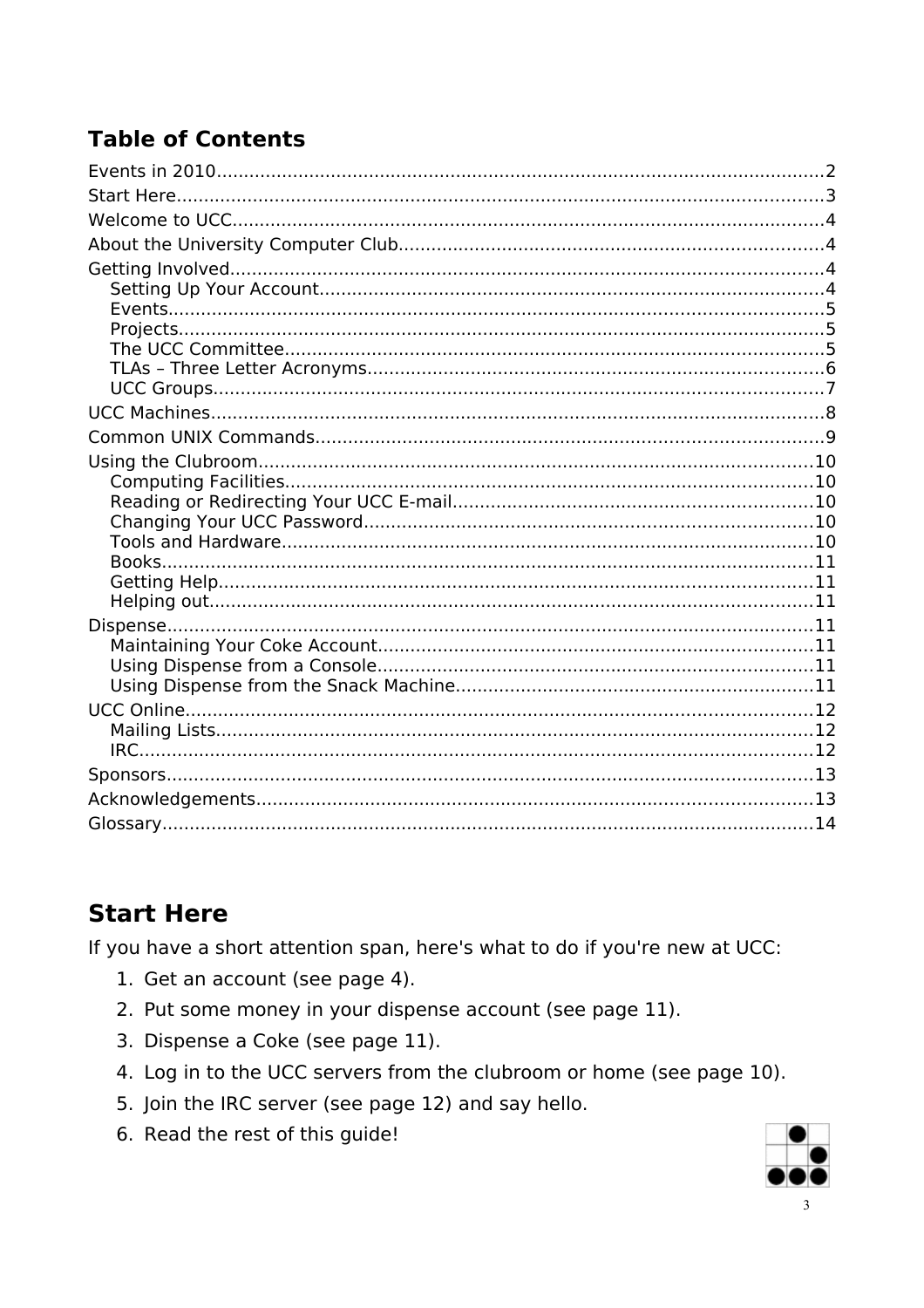### **Welcome to UCC**

So you're interested in UCC? Good choice I would say. UCC is primarily a social club and we welcome everyone to join, computer knowledge is neither a sufficient nor necessary reason to join the club! Members join for various reasons, some to do development work, some to play games, some just to socialise. Whatever the reason, if you stick around you'll find it's a pretty nice club to be involved with.

This guide forms a pretty nice first point of reference for the club, should you run into any issues or want to know a bit more just ask any of our members, they will be happy to assist. I encourage you all to attend the Fresher Welcome night and also the AGM to run for the position of fresher rep. Fresher rep is a rewarding position that allows you to not only learn how the club works but also have a lot of fun in the process.

Welcome to the club. I look forward to seeing you in and around the room in the year(s) to come.

Conrad Pogson President, 2009

### **About the University Computer Club**

The University Computer Club (or UCC for short) is a very unique group indeed. UCC was founded in 1974, making it one of the oldest computer clubs in the world. UCC has had its share of (in)famous hackers, with members who have gone on to work at such prestigious organisations as IBM, Apple, Google, Microsoft (and the iiNdustry). Members of UCC have also been involved in numerous high profile open source projects, including GNOME<sup>[1](#page-3-0)</sup>, Mozilla,  $G++$  (the GNU  $C++$  compiler), FreeBSD, the Linux kernel and the Squid proxy server.

Of course, not all UCCans are elite computer programmers: we have our fair share of sysadmins, gamers and goons – basically, anybody who's interested in something at least tangentially related to computers can probably find someone to talk to in the clubroom.

UCC has been known to run a variety of hardware and different computer architectures, including x86[-64], PowerPC and SPARC, running operating systems like Mac OS X, Debian, Ubuntu and a general plethora of Linux distributions, OpenSolaris and, of course, Windows.

### **Getting Involved**

So you've joined UCC and you want to get involved? It's easier than you might think. Just turn up to the club room (see the map on the back cover) and hang around. Some things you might like to know about getting involved with the club are detailed below.

#### Setting Up Your Account

One of the reasons for joining the UCC is to get a machine account. Machine accounts give you access to all of the UCC machines (with a few exceptions), as well as email, a web presence and many other benefits.

To set up your UCC account, you will need to go to the UCC clubroom (see the map on the back of this guide) and find a Wheel or Committee member. If you go up to the clubroom on O'Day there will probably be a Wheel member waiting for you. Otherwise, you'll have to shout out asking for help from a Wheel or Committee member.

Once you have secured your Wheel/Committee member, you'll need to show them your UCC membership card (which you got when you joined). You will also need to think of a user name for your account. Your user name will be used to log onto UCC machines, as well as for your email address and web page. For example, the user *murphy* will have the

<span id="page-3-0"></span><sup>1</sup> Words in italics are defined in the Glossary.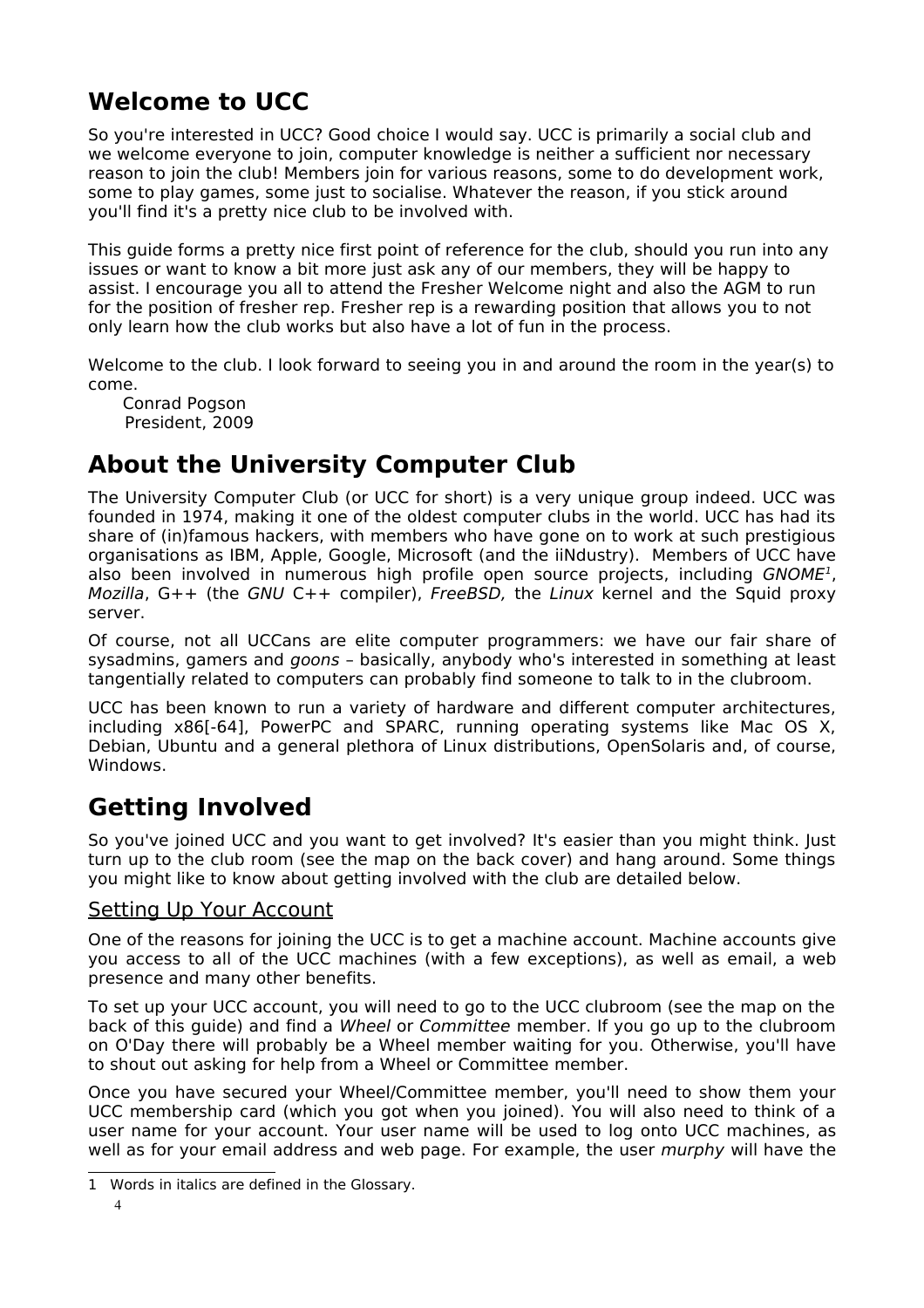email address [murphy@ucc.asn.au](mailto:murphy@ucc.asn.au) and webspace accessible at <http://murphy.ucc.asn.au/>.

#### Events

UCC runs a number of events throughout the year, significantly more than many of the other clubs on campus. You can see a selection of events planned for 2010 on the inside cover of this guide. Not all of our events are computer-ish in nature. However, a significant portion of them are (we are a computer club, after all). Events include LAN gaming nights, the birthday dinner and of course the Fresher's Welcome. We have also run the occasional programming competition. UCC members also throw a number of informal parties throughout the year, which members are free to attend at their own risk.

Events, both formal and informal, are announced on one of the *mailing lists*<sup>[2](#page-4-0)</sup> and the website<sup>[3](#page-4-1)</sup>. There are two mailing lists commonly used for events: ucc-announce and ucc. There is more on the UCC mailing lists near the back of this guide.

#### **Projects**

At any one time, you're pretty much guaranteed to find a few UCCans working on projects in and around the clubroom, usually at the detriment of their studies. The sum of the UCC's membership covers pretty much everything you could ever want to know on topics like electronics, computer programming, physics, internet memes, astronomy, web design, robotics, civil engineering and even things like medicine, music and the fine arts. You may have to ask on the ucc mailing list to find some of these people, but they are usually very willing to help.

UCC has had various projects completed in recent years, including (but definitely not limited to!) upgrading our snack machine, providing an OpenID service and running automated tests on the GNOME desktop environment.

Some projects running at the start of 2010 include:

- The Long Range UCC Reconnaissance Car UWA's coolest remote control car
- Remote control USB missile launcher server
- UWA Pirate Handbook an ongoing project to document what UWA units are really like.
- The UCC ticker multi-monitor server statistics and news display for the clubroom
- Cameron Hall 3D recreating the clubroom and its surroundings in 3d to be used in various purposes

Information on various club projects can be found on the wiki<sup>[4](#page-4-2)</sup>. If you have a project of your own, mention it to some people. Ask around for help in the clubroom and on the mailing list. You'll likely find some help from other members, if you ask politely.

#### The UCC Committee

Like most clubs, UCC elects a committee, who are responsible for the day-to-day running of the club. The committee spends the club's money, ensures we're well stocked with Coke and snacks and organises events. In order to keep the club running smoothly, the UCC delegates certain functions to other groups, such as Wheel, Coke, and Door (see below).

Any member is permitted to attend a committee meeting, unless the President has declared the meeting is closed to general members. If you would like to receive reminders of the meetings, as well as the upcoming agenda, subscribe to the committee mailing list. For historical reasons, minutes are posted to ucc, so you probably want to subscribe to that too.

<span id="page-4-0"></span><sup>2</sup> UCC Mailing Lists can be found at http://lists.ucc.gu.uwa.edu.au/mailman/listinfo

<span id="page-4-1"></span><sup>3</sup> http://ucc.asn.au/infobase/events/

<span id="page-4-2"></span><sup>4</sup> http://wiki.ucc.asn.au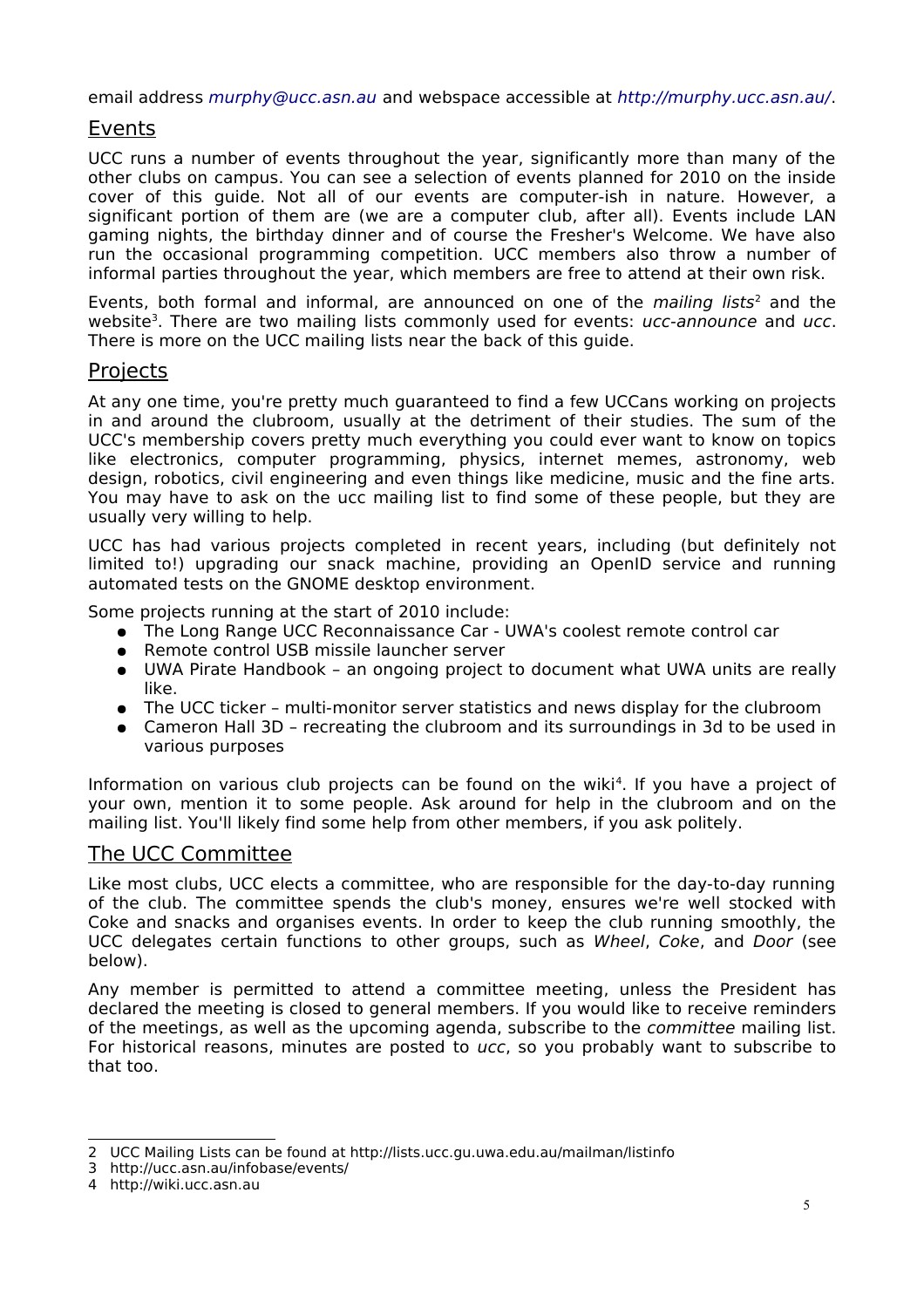The UCC committee consists of 8 club members:

| President<br>president@ucc.asn.au                                    | The President is the figurehead of the club and the club's<br>primary liaison with the Guild. He or she is also responsible<br>for coordinating the committee and chairing the meetings.                                                                                                                                        |
|----------------------------------------------------------------------|---------------------------------------------------------------------------------------------------------------------------------------------------------------------------------------------------------------------------------------------------------------------------------------------------------------------------------|
| <b>Vice President</b><br>vp@ucc.asn.au                               | The Vice President assists the President in his or her duties,<br>filling in and helping out where necessary.                                                                                                                                                                                                                   |
| <b>Secretary</b><br>secretary@ucc.asn.au                             | with<br>Secretary is responsible<br>for<br>The<br>dealing<br>correspondence in and out of the club. It is also his or her<br>job to take minutes at committee meetings, and ensure they<br>are posted to the mailing list and on the web.                                                                                       |
| Treasurer<br>treasurer@ucc.asn.au                                    | Possibly the hardest job on committee, the Treasurer<br>handles the club's finances. This involves regular banking,<br>clearing out the cashbox and preparing biannual budgets for<br>the Guild.                                                                                                                                |
| <b>Ordinary Committee</b><br><b>Members</b> $(x3)$<br>ocm@ucc.asn.au | The three OCMs assist the committee as needed. OCMs<br>carry out tasks like organising events, restocking supplies in<br>machine and helping to produce<br>the vending<br>club<br>publications.                                                                                                                                 |
| <b>First Year</b><br><b>Representative</b><br>fresher@ucc.asn.au     | The Fresher Rep is a position with a long tradition of broken<br>promises. Every year, the Fresher Rep promises to turn up<br>to committee meetings and fails to deliver. The job of the<br>fresher rep is similar to that of an OCM, however they also<br>act as the liaison between the freshers and the rest of the<br>club. |

The President, Vice President, Secretary and Treasurer form the Club Executive and thus are ultimately responsible for the actions of the club.

As a member of UCC, you are eligible to run for any position on committee you wish. Elections are held at our Annual General Meeting (nominations are submitted at the meeting itself). We generally consider First Year Representative to be the best position for people new to the function of the UCC committee. However, freshers have been elected to the committee in the past, typically as OCMs.

All freshers who turn up to the AGM are automatically nominated as candidates for Fresher Rep. The non-fresher members then elect the Fresher Rep (yes, it's a little backwards).

#### TLAs – Three Letter Acronyms

Most UCC members have a TLA to identify themselves. You don't have to choose one immediately; however, they are used at committee meetings and to refer to people in shorthand. Your TLA can be anything, as long as it's unique. Originally, TLAs had to be made up of three letters, but people are now using numbers and other ASCII characters as well.

The history behind the UCC using TLAs: they were used to log in on operating systems that used RAD40 (Radix 40) for encoding usernames. A list of known member TLAs is available online<sup>[5](#page-5-0)</sup>.

<span id="page-5-0"></span><sup>5</sup> http://ucc.gu.uwa.edu.au/member/tla.ucc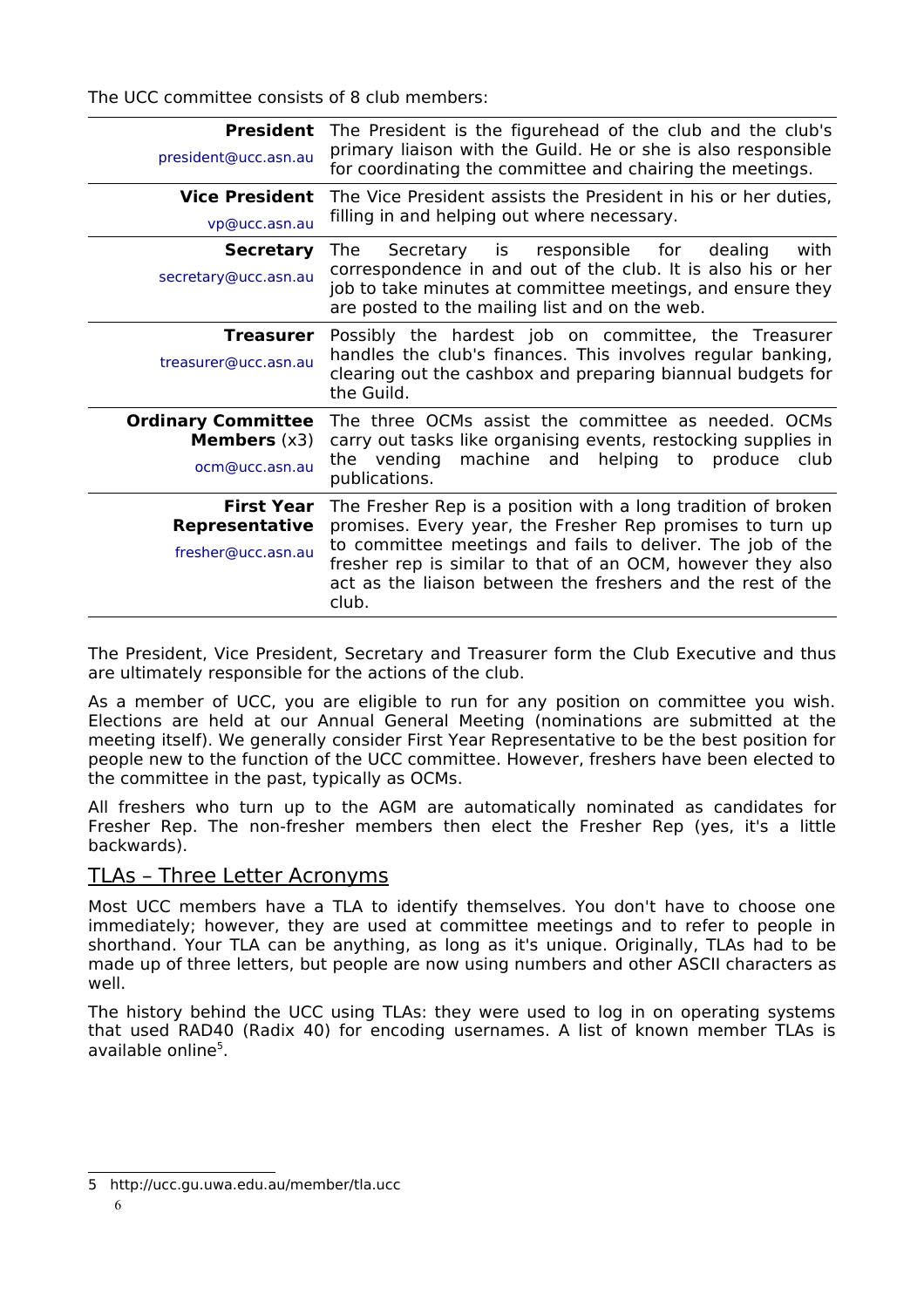#### UCC Groups

The UCC committee delegates specific duties and responsibilities to other people in the club. These groups, traditionally modelled after UNIX groups, are referred to often. It pays to be aware of what the responsibilities of each group are.

| Wheel<br>wheel@ucc.asn.au                            | Wheel is in charge of maintaining the club's machines. They are<br>the best people to see if you're having problems with the<br>computers. Wheel maintains its own membership, but works<br>hand in hand with Committee on issues relating to account<br>policy. If you abuse your account, it will be locked by a Wheel<br>member. The unlocking of accounts is at the discretion of<br>Committee. Wheel have infrequent meetings, where they sing<br>the secret wheel song. |
|------------------------------------------------------|-------------------------------------------------------------------------------------------------------------------------------------------------------------------------------------------------------------------------------------------------------------------------------------------------------------------------------------------------------------------------------------------------------------------------------------------------------------------------------|
| Coke<br>coke@ucc.asn.au<br>(appointed by committee)  | The Coke group are the people to talk to if you want to add<br>money to your dispense account (see the section on dispense).<br>They can also credit your account for bad dispenses and other<br>tasks related to dispense.                                                                                                                                                                                                                                                   |
| Door<br>door@ucc.asn.au<br>(appointed by committeee) | The Door group is responsible for the clubroom itself. Only a<br>member of door group can unlock the clubroom and keep it<br>open for members during the day. This means that if the only<br>Door group member in the room has to leave, then everyone<br>will have to leave until another Door group member arrives.<br>Door members also have the right to remove members from the<br>room for poor behaviour.                                                              |
| webmasters@ucc.asn.au                                | <b>Webmasters</b> The Webmasters are charged with maintaining the UCC web<br>presence. Becoming a Webmaster usually involves showing<br>some interest in the UCC website, as well as approval from an<br>existing Webmaster or member of Wheel.                                                                                                                                                                                                                               |
| Winadmins<br>winadmins@ucc.asn.au                    | In response to the decreasing availability of Wheel members<br>during the day, the Winadmins group was created to give<br>trusted members administrator access to the Windows desktop<br>machines in the clubroom.                                                                                                                                                                                                                                                            |

You can see who's in each group online<sup>[6](#page-6-0)</sup> (photos are included). Alternatively, if you're looking for a member of a certain group, shouting out 'is there anyone here in group?' will usually get you an answer.

Unlike committee, obtaining membership to one of the UCC groups does not involve being elected. Membership of these groups entails a certain amount of trust, so you may not be allowed to join them straight away.

The exact entry requirements are often vague and it is generally accepted that you will nominate yourself once you feel you meet those requirements. Members join Wheel by invite only, and will be asked to attend a Wheel Meeting, where they too will be taught the Secret Wheel Song.

Do not despair if you're not made a Wheel member immediately. Sticking around and showing an interest through contribution is more important than just having the skills.

<span id="page-6-0"></span><sup>6</sup> http://ucc.asn.au/infobase/groups/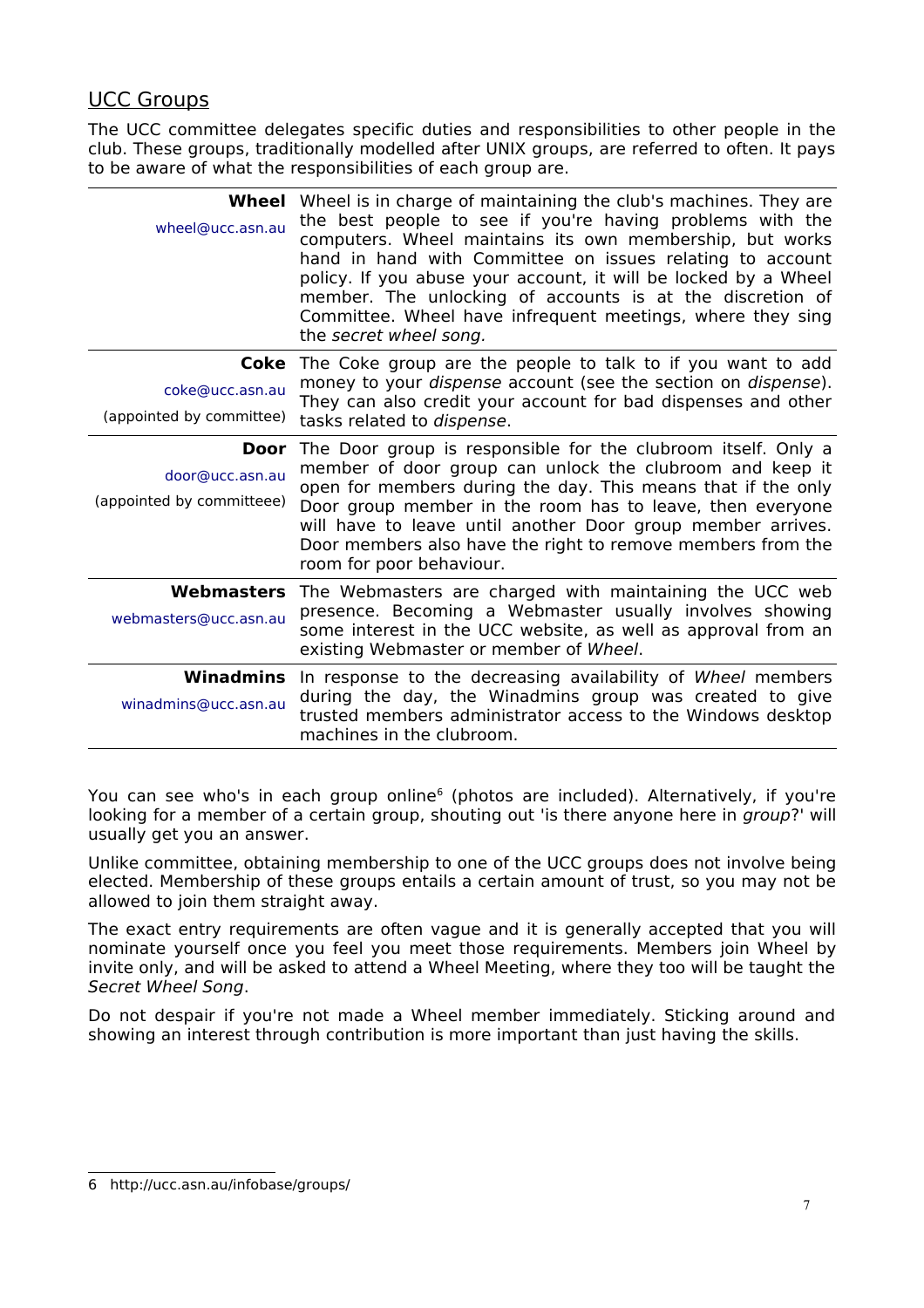### **UCC Machines**

| In the clubroom                    |                                                                                                        | Services                      |                               |
|------------------------------------|--------------------------------------------------------------------------------------------------------|-------------------------------|-------------------------------|
| <b>User Servers</b>                | martello (Debian)<br>musundo (OpenSolaris)<br>mussel (Xen/Debian)                                      | <b>Dispense</b>               | mermaid                       |
|                                    |                                                                                                        | <b>DNS</b>                    | mooneye (Debian)              |
| <b>Oligoboots</b>                  | cephalopod<br>(Windows XP/Ubuntu)<br>curdane<br>(Windows XP/Mandriva)<br>coblet<br>(Windows XP/Debian) | <b>Files</b>                  | martello<br>musundo           |
|                                    |                                                                                                        | <b>Games</b>                  | heathred                      |
|                                    |                                                                                                        | Login                         | martello<br>musundo           |
| <b>Windows XP</b>                  | combtail<br>cichlid                                                                                    | Mail                          | mooneye                       |
|                                    |                                                                                                        | <b>Routing</b>                | madako (Debian)               |
| <b>Other Desktops</b>              | sidderrog<br>(SPARC Ultra II, Debian)<br>chaenopsis<br>(Diskless LTSP)<br>canevas<br>(Diskless LTSP)   | <b>Switching</b>              | curviceps<br>lorenzo<br>olive |
|                                    |                                                                                                        | <b>Wireless</b><br><b>LAN</b> | clearwing (OpenWRT)           |
| <b>Printers</b>                    | phosphorus<br>(HP 1320)                                                                                | Music                         | robotnik (Ubuntu)             |
|                                    |                                                                                                        | Web<br>(HTTP)                 | mooneye<br>mussel             |
| Outside the clubroom               |                                                                                                        | <b>Webcams</b>                | camwhore                      |
| <b>Terminal Servers</b><br>chimera |                                                                                                        |                               | flying                        |
| Linux                              | cybium                                                                                                 | <b>Xen Host</b>               | mermaid                       |
| <b>User Servers</b>                | manduba (OpenSolaris)<br>(currently located in the<br>Faculty of Arts)                                 |                               |                               |

Each user has two different home directories, a secure home directory hosted on martello and an insecure home directory hosted on musundo. Secure machines mount the insecure home directories as /away. Some machines can not be logged into by non-Wheel members.

| <b>Uses secure home</b><br>directory | Uses insecure home<br>directory | <b>Not for general access</b> |
|--------------------------------------|---------------------------------|-------------------------------|
| martello                             | All clubroom machines           | flying                        |
| mussel                               |                                 | madako                        |
| manduba                              |                                 | mermaid                       |
|                                      |                                 | mooneye                       |
|                                      |                                 | camwhore                      |

You can find out more about our machines, including exciting bits of history, on the web<sup>[7](#page-7-0)</sup>.

<span id="page-7-0"></span><sup>7</sup> http://ucc.asn.au/machines/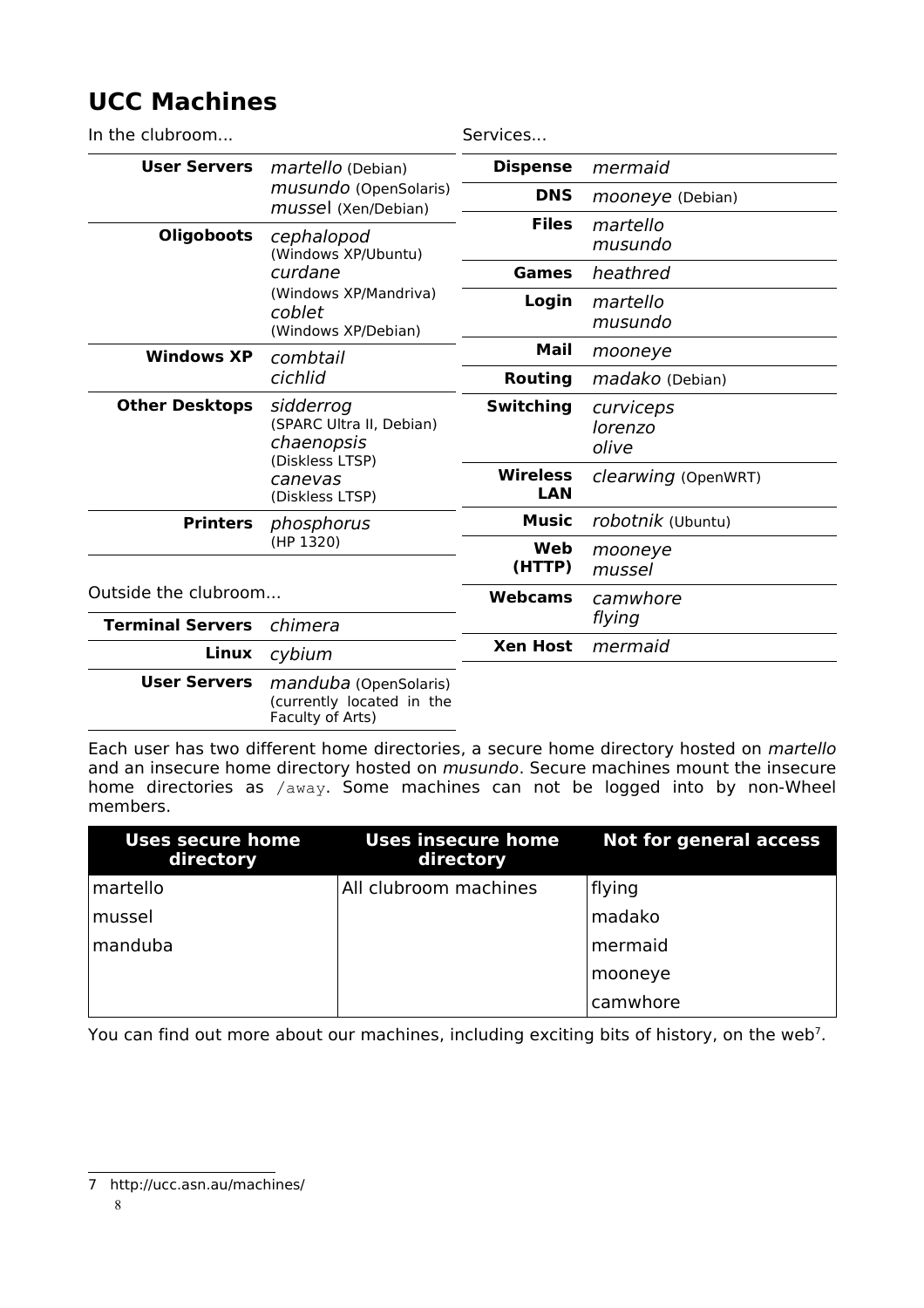### **Common UNIX Commands**

A large number of UCC's computers run some form of UNIX. If you're never encountered UNIX before, it might be a bit daunting for you. While many UNIX operating systems come with nice graphical desktops, the power is all in the text-based shell. Here are some common shell commands, in no particular order.

| <b>Command</b>                                                                                        | <b>Description</b>                                                                                                                                    |
|-------------------------------------------------------------------------------------------------------|-------------------------------------------------------------------------------------------------------------------------------------------------------|
| logout<br>(you can also use Ctrl-D)                                                                   | Logs you off the system (or closes the shell). Do this<br>before you leave.                                                                           |
| $\text{ls}$ < directory name>                                                                         | Lists the files in the given directory (like $\text{dir}$ on DOS).                                                                                    |
| cd <directory name=""></directory>                                                                    | Change to the given directory.                                                                                                                        |
| mkdir < directory name><br>rmdir < directory name>                                                    | Add/remove the specified directory (like $md/rd$ on DOS).                                                                                             |
| pwd                                                                                                   | "Print Working Directory". Displays the path of the<br>directory you are currently in.                                                                |
| $more$ <file name=""><br/>less <file name=""></file></file>                                           | Read through a file (space scrolls on a page, q will<br>quit).                                                                                        |
| cp <source file=""/> <destination></destination>                                                      | Make a copy of a file in a new place.                                                                                                                 |
| $mv$ <source file=""/> <destination></destination>                                                    | Moves a file to a new place (also used for renaming<br>files).                                                                                        |
| $rm$ <file name=""></file>                                                                            | Deletes (removes) a file permanently.                                                                                                                 |
| alpine<br>elm<br>mutt                                                                                 | Three different programs to use for reading your mail.<br>alpine is often easiest for first time users, although<br>lacks some features.              |
| nano <file name=""><br/><math>vim</math> <file name=""><br/>emacs <file name=""></file></file></file> | Three different editors to edit text files. vim and emacs<br>are somewhat more complex to use than nano, but<br>much more powerful.                   |
| finger<br>who<br>W                                                                                    | Check to see who else is on a machine, how long<br>they've been idle for and where they are connected<br>from.                                        |
| $w3m$ $\lt$ url $>$<br>$1$ ynx $\leq$ url $>$                                                         | Two text based web browsers. They can take a bit of<br>skill to drive. In $w3m$ , press Ins to bring up a menu.                                       |
| ssh <host name=""><br/>ssh <hostname> -1 <username></username></hostname></host>                      | Log in (securely) to another (UNIX) machine. Specify a<br>different username if required (e.g. for robotnik).                                         |
| ping <host name=""></host>                                                                            | Ping another machine to see if it is up and what the<br>latency between you and the target is. Press Ctrl-C to<br>cancel.                             |
| man <command name=""/>                                                                                | Displays the manual for a command. Manuals offer lots<br>of information about the command you are interested<br>in. See man man for more information. |
| top                                                                                                   | Displays an updating list of current processes on the<br>system.                                                                                      |
| ps<br>ps aux (Linux)<br>ps - ef (other UNIX)                                                          | List the processes you are running on this terminal<br>(names and ids). $ps$ aux and $ps$ -ef display all running<br>processes on the system.         |
| kill <process id="" number=""></process>                                                              | Stop a process. kill -9 will forcibly kill a process.                                                                                                 |
| passwd                                                                                                | Change your login password.                                                                                                                           |

Many commands have summary help available from *<command name>* --help (eg ls --help) or their *man*pages (see man above).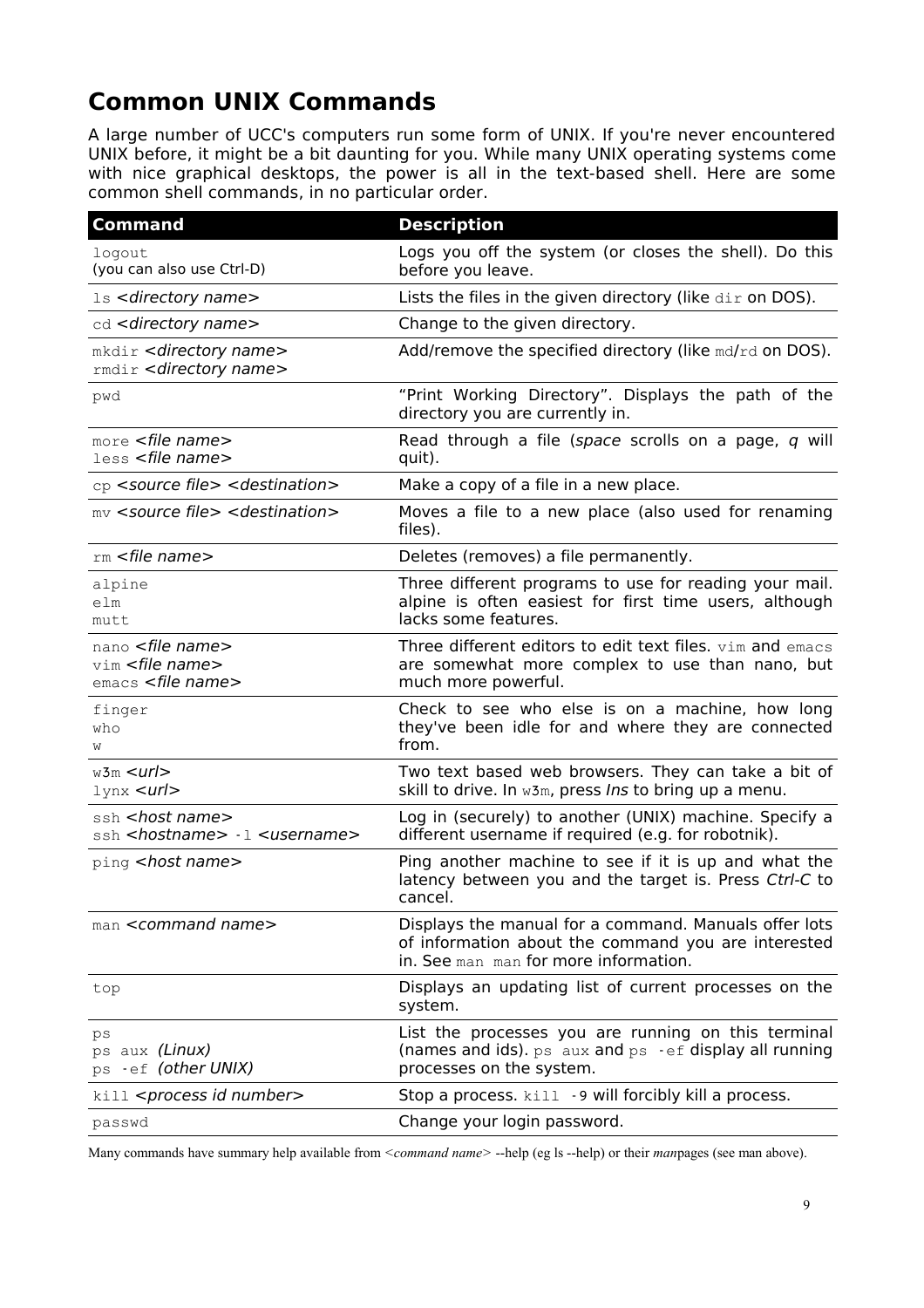### **Using the Clubroom**

The UCC clubroom is located on the  $2^{nd}$  floor of Cameron Hall (right above the Guild Tavern; see the back cover for a map). The UCC is usually open from about 9am (after the first door member arrives from 8am lectures) until 11pm (when UWA Security kick us out). It is also open on weekends from about noon until 11pm.

You can see if the clubroom is open via the Internet by using the webcams<sup>[8](#page-9-0)</sup> or using Jabber/Google Talk<sup>[9](#page-9-1)</sup>.

#### Computing Facilities

You are welcome to use pretty much every machine you can see in the clubroom. You need a user name and password to log in (see Setting up your Account if you don't have one). There are also a number of servers in the machine room which you can log into via SSH (look for PuTTY on a Windows computer), including *mussel* and *martello*. See UCC Machines in the middle of this guide.

Many of our machines run some flavour of UNIX (Linux, Mac OS X, OpenSolaris) so it might take a bit of time to learn how to use them. To help you out, we have included our Common UNIX Commands in the middle of this guide.

Wireless access is available with the SSID UniComputerClub. If you're having trouble, try asking someone with a laptop (if they're not too busy). All our computers have an unrestricted connection to the Internet, although clever traffic engineering means that some sites are much faster than others. You do not need to set up a UWA proxy while using UCC computers. We trust you not to abuse our connection.

You can connect to UCC from outside by using SSH, which allows you to connect to other computers over the Internet. You'll need an SSH client: try PuTTY on Windows, or the Terminal on Mac OS. As a starting point, try connecting to ssh.ucc.asn.au, which should be accessible from anywhere in the world. Alternatively, if you're inside UWA or connected to one of our peering networks, you can connect directly to hostname.ucc.gu.uwa.edu.au. For more information on logging in to UCC machines, see our Network Login page on the website $^{10}$  $^{10}$  $^{10}$ .

#### Reading or Redirecting Your UCC E-mail

If you intend to become a member of any groups, it's important that you either read your UCC mail using a mail client (including our Webmail system<sup>[11](#page-9-3)</sup>), or forward it somewhere else (like a Gmail account). To forward your e-mail, create a .forward file in your home directory and enter your preferred e-mail address in it.

#### Changing Your UCC Password

To change your password from a Linux or UNIX machine, use the command passwd. To change your password from a Windows machine, press Ctrl-Alt-Delete and select Change Password.

#### Tools and Hardware

UCC has a lot of tools for fixing (or destroying) things. Our collection includes a good soldering iron, a digital oscilloscope, a power drill, a jigsaw and numerous multimeters, as well as screwdrivers, various pliers, crimping tools, saws, a glue gun, an oscilloscope, as well as various electronics tools. There is also a workbench area specifically for projects. All of these tools should be located in the big orange tool cupboard (unless someone is lazy) and should be returned there afterwards (even if someone was lazy). Tools can not be borrowed - anyone seeking an exception to this must email wheel@ucc.asn.au.

When using UCC's tools, please do not use them to cut through live power cables or remove (and summarily lose) radioactive alpha emitters – safety first!

<span id="page-9-0"></span><sup>8</sup> http://webcam.ucc.asn.au/

<span id="page-9-1"></span><sup>9</sup> http://ucc.asn.au/services/door.ucc

<span id="page-9-2"></span><sup>10</sup> http://ucc.asn.au/services/login.ucc

<span id="page-9-3"></span><sup>11</sup> http://webmail.ucc.asn.au/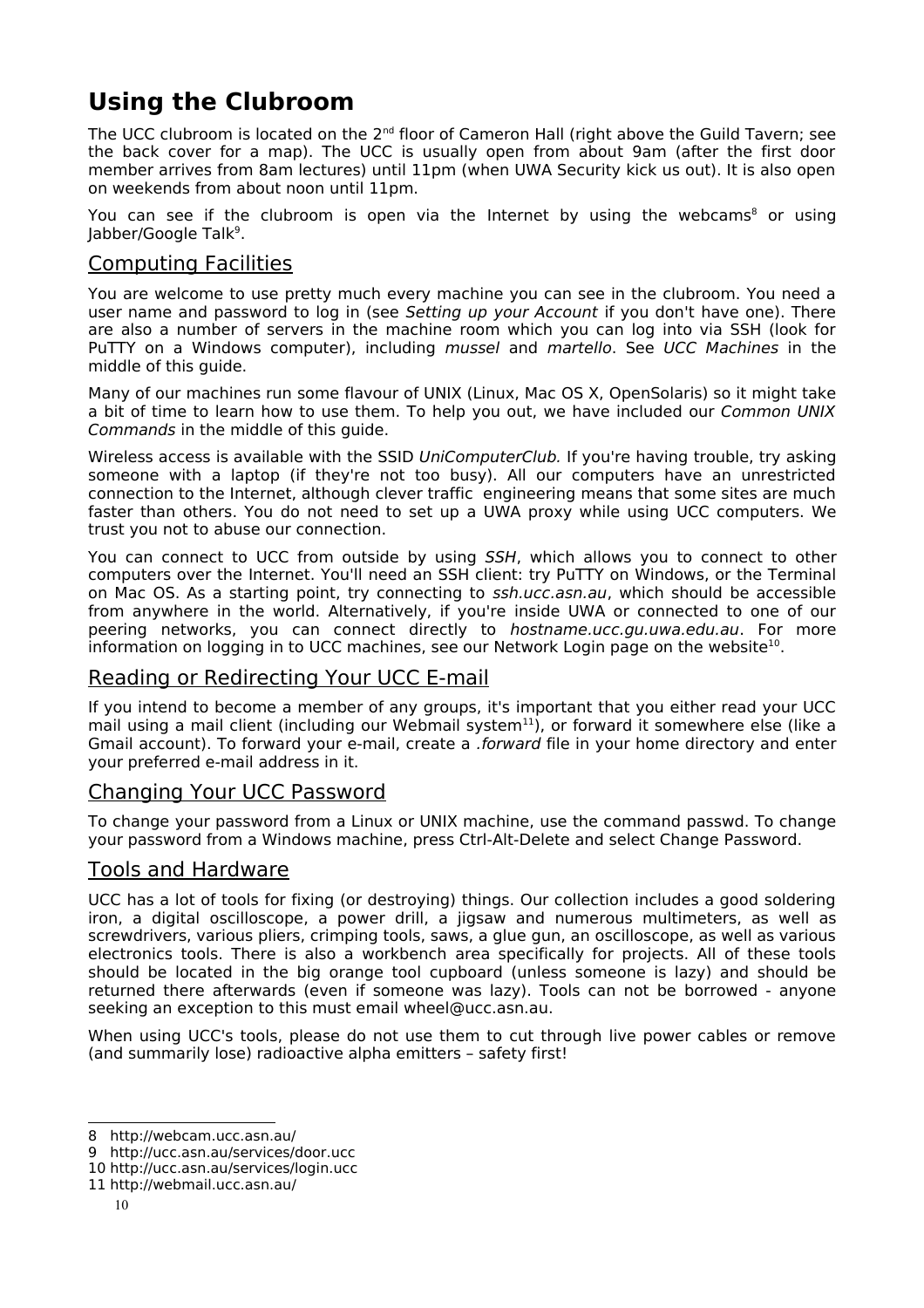#### Books

UCC has a large number of books we've picked up over the years, the UCC also has a number of expensive, definitive texts on a variety of technical subjects. Topics include electronics, operating systems design, GUI programming and computer science. The book collection is pretty much uncatalogued and unsorted, so you'll have to search for what you're looking for. Email [books@ucc.asn.au](mailto:books@ucc.asn.au) to ask if we have a title or when you're borrowing it. UCC rarely purchases books, but mail the committee if you think we really must own a certain title.

#### Getting Help

Sometimes you might get stuck trying to work out how to use a machine or something in the UCC. Don't be afraid to ask for help. Not everything people do in UCC is easy to understand. Lots of the stuff found in UCC is a bit complicated, and it might not be obvious how it works. Find someone who looks knowledgeable (and preferably not too busy) and perhaps ask them if they can help you out, else try the IRC channels (see below) and/or email ucc@ucc.asn.au.

#### Helping out

The clubroom is a shared space, so bear in mind you're sharing it. Putting rubbish in the bin, using headphones and keeping conversations to a reasonable volume so others can still talk are all helpful. If you see something that needs doing, like cleaning up, feel free to do it. This even includes fixing computers if they're not working, so long as you email tech@ucc.asn.au with a summary of what you did. However, don't throw away any broken computers or electronics – someone else might be planning to fix it. There are several cleanups a year when a group decision is made on what obsolete and broken hardware should be thrown out.

### **Dispense**

Without a doubt, dispense is one of the most important systems in UCC. It's a mishmash of software and hardware, which over the years, has evolved from a simple way to electronically dispense drinks to a system which acts as your personal electronic wallet at UCC. Services, printing, phone calls, drinks and snacks can all be paid for with dispense. It even allows Door group to open the electronic door lock. Dispense can be controlled from the command line, from the keypad on the snack machine, and even by swiping your student card over the snack machine's card reader for grin-inducing simplicity.

#### Maintaining Your Coke Account

The UCC drink and snack machines do not accept money directly. To get at their delicious contents you will first need some Coke credit. The usual method of doing this is to shout "Is anyone here in Coke?" in the clubroom. Assuming someone says "Yes!", you can ask them nicely to add some money to your account. After showing them the amount of currency you wish to have added, place it in the safe as they credit you instantly - purchase away!

#### Using Dispense from a Console

The traditional way to use dispense is via a UNIX terminal on *mussel* or *martello*. Typing dispense at the prompt will bring up a list of purchases available. If you don't wish to select an item you can press q to return back to the prompt. You can also pay for phone calls and paper for the laser printer this way, asking someone in Coke for your item after you dispense it.

#### Using Dispense from the Snack Machine

The snack machine has also been connected to dispense. You can access dispense through the snack machine keypad. However, you need to set up your account for this: use the ucc-set-pin command from a UNIX prompt on mussel or martello to do this.

You can now type in your 5 digit user id, followed by your four digit PIN to authenticate to dispense. As well as the two digit codes for snacks in the machine, you can request a drink by selecting the slot number followed by an 8 (the machine display available drinks; Coke is always 68). If you are in Door group, you can also use the machine to open the door.

To 'enrol' your student card, follow the above instructions to log in then hold your card to the reader for a few seconds. Once enrolled, simply swiping your card will log you in without entering your UID and PIN.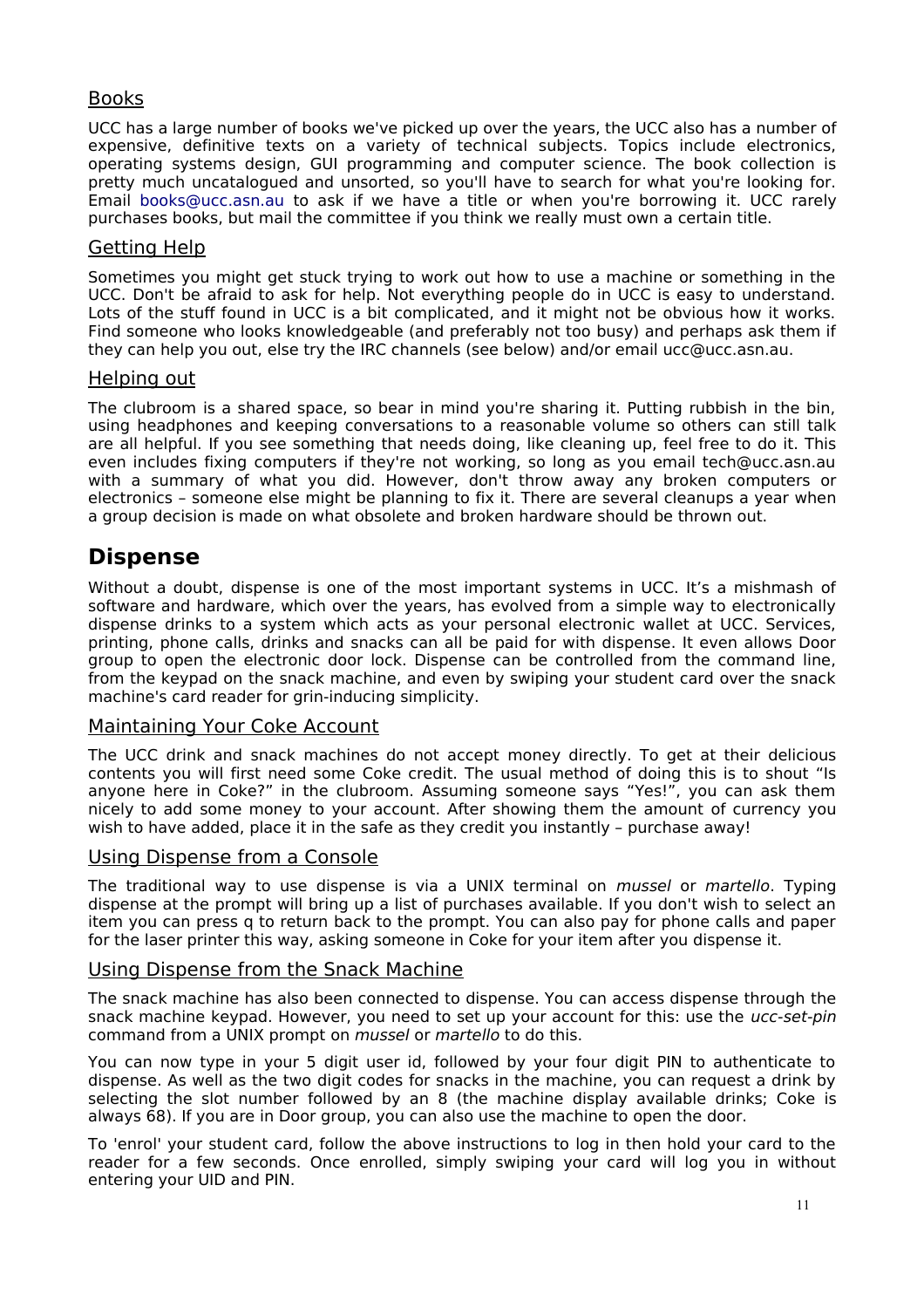### **UCC Online**

The UCC currently has a number of websites and online services available for members. Some UCC websites include:

| Homepage http://www.ucc.asn.au/                        |
|--------------------------------------------------------|
| Webmail http://webmail.ucc.asn.au/                     |
| Mailing Lists http://lists.ucc.asn.au/mailman/listinfo |
| Planet UCC http://planet.ucc.asn.au                    |
| Status Updates https://twitter.com/ucc_status          |
| Webcams http://webcam.ucc.asn.au/                      |
| Wiki http://wiki.ucc.asn.au/                           |

#### Mailing Lists

The UCC mailing lists are the best way of getting in touch with other UCCans. Many of our members are not able to be around the clubroom due to work commitments, or because they are no longer in Perth. Yet still these members retain a partially active interest in the club through its mailing lists. UCC hosts numerous mailing lists, for all manner of topics, browsable via the web interface listed above.

The UCC has a number of lists that you might be interested in:

- ucc-announce the announcements list; you were asked if you wanted to be subscribed to this list when you signed up. If you said "no", subscribe now.
- ucc the general discussion list, most of UCC's discussion takes place on this list, as well as announcements for informal events like parties and trips to the pub (when you're old enough). Most UCCans are subscribed to this list.
- committee the open committee list, anyone interested in committee matters can sign up to this mailing list. The committee also has a private list for sensitive matters: committee-only.
- tech the list for discussing the UCC's hardware and computers. General computer discussion should take place on the ucc list instead.

#### IRC

Without a doubt, the easiest way to waste time in or out of UCC is chatting on our Internet Relay Chat (IRC) server. It's also a great way to get help with problems you're having at UCC, with computers generally, or with Uni life.

The best way to get on our server is to SSH to UCC (see the Computer Facilities section) and then type irssi -c irc.ucc.asn.au. After you've connected, you can type "/join #ucc" to join the UCC channel. A number of members run irssi within screen, which lets their chat persist between logins, so you may also wish to.

Alternatively, you can try connecting from home with mIRC or XChat – connect to the server irc.ucc.asn.au and join the channel #ucc.

Beware – some denizens of IRC are a bit strange, and UCC's server is no exception. Keep your sense of humour firmly engaged at all times. For a sample of this humour, we suggest reading the Quote Database at http://zanchey.ucc.asn.au/qdb/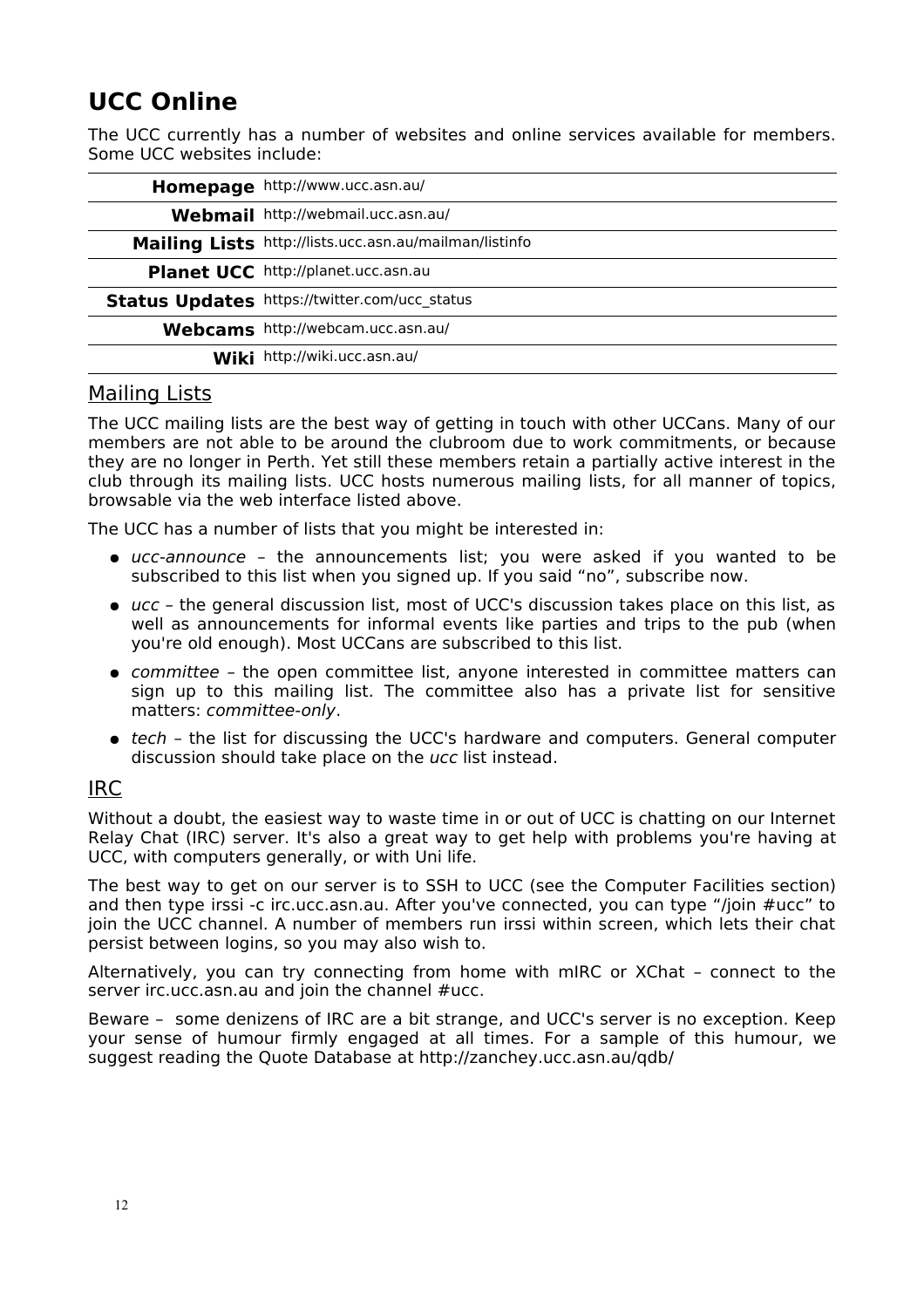### **Sponsors**

Thanks to all the UWA departments who have sent us computer gear, and a big thanks to the Guild, who support us financially and provide us with a clubroom.

Thanks to all the Perth businesses who kindly sent us their old kit. Their trash is our treasure: in particular, iiNet, Fugro Seismic Imaging and Woodside.

For more information on all of our sponsors, both this year and in previous years, check out the website: [http://ucc.asn.au/sponsors/](http://www.ucc.asn.au/sponsors/)

### **Acknowledgements**

This guide is published each year thanks to the hard work of dedicated UCC members, including Conrad Pogson, Bob Adamson, John Hodge, Rufus Garton-Smith, and Chris Squire. This guide rests of the shoulders of giants, thanks to past work by David Adam, James Andrewartha, Davyd Madeley, Bernard Blackham, Nick Rohrlach and many forgotten others.

Thanks to everyone who manned the UCC stall and clubroom on O'Day. Finally, thanks to the Committee and member of Wheel, who keep the club running, even when they really don't have time.

#### **For more information, remember to check out UCC's website at: http://ucc.asn.au/**



This work is licensed under the Creative Commons Attribution-NonCommercial-ShareAlike License. To view a copy of this license, visit http://creativecommons.org/licenses/by-nc-sa/2.0/au/ or send a letter to Creative Commons, 559 Nathan Abbott Way, Stanford, California 94305, USA.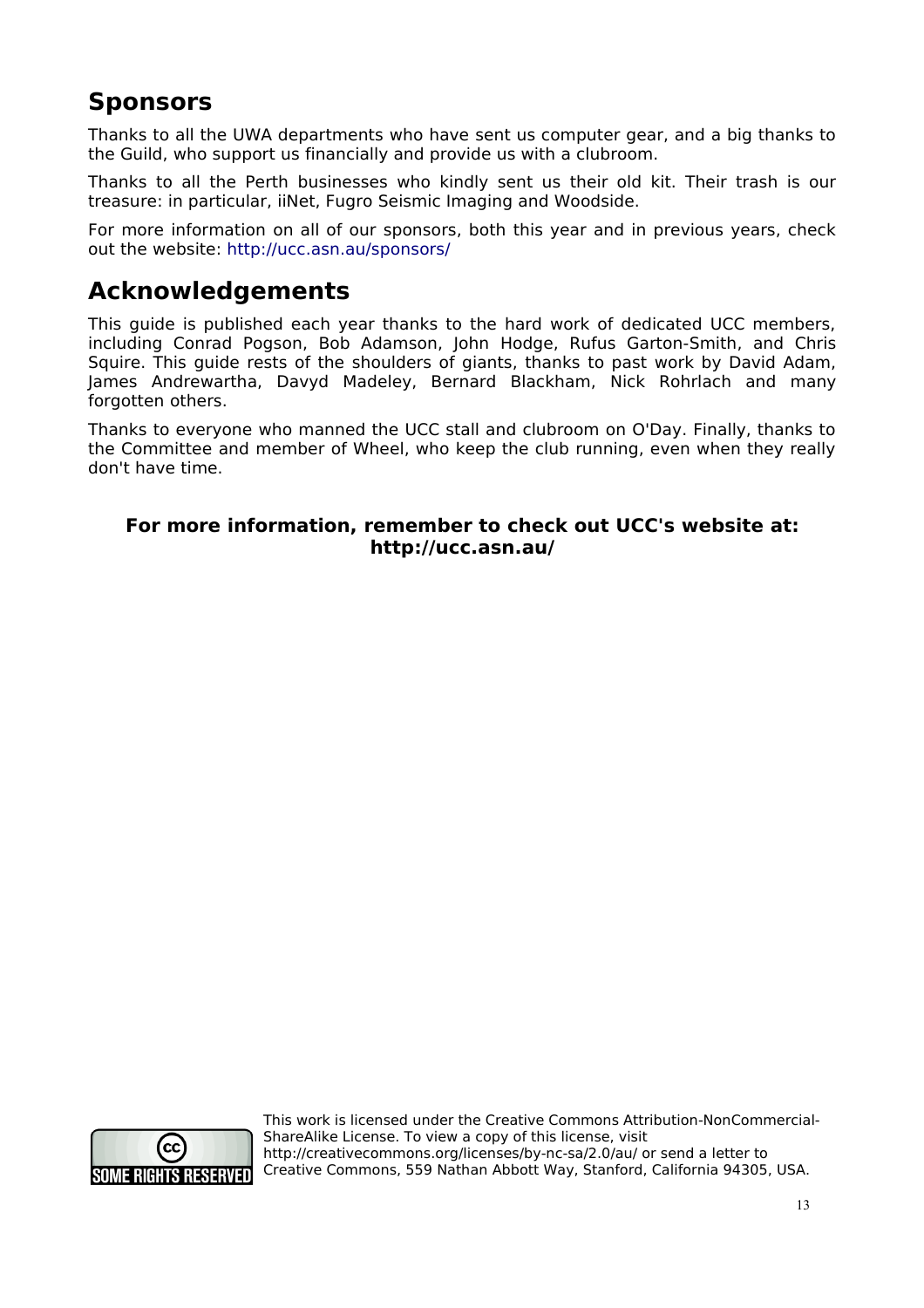### **Glossary**

|                 | (ACC) Murphy aka. Dr ACC Murphy - A Computer Called Murphy. Dr ACC Murphy is<br>infamous around the UCC. He even receives mail!                                                                         |
|-----------------|---------------------------------------------------------------------------------------------------------------------------------------------------------------------------------------------------------|
|                 | Alpha A CPU architecture produced by DEC.                                                                                                                                                               |
|                 | <b>BSD</b> Berkeley Systems Distribution - a UNIX developed at Berkeley, now better<br>known through the FreeBSD, NetBSD and OpenBSD UNIXes.                                                            |
|                 | <b>blog</b> aka. weblog - sort of like a journal on the Internet (you don't have one?).<br>Syndicated by a Planet.                                                                                      |
|                 | Bright link A connection to the Internet supplied by the ISP arm of Western Power. It<br>allows us to get a free connection to anywhere on the Internet.                                                |
|                 | Coke credit If you gotta ask, you ain't got it! Coke credit is how people usually refer to<br>money in your dispense account.                                                                           |
|                 | <b>Coke Group</b> The people who can put money (Coke credit) in your dispense account.                                                                                                                  |
|                 | <b>Debian</b> a Linux distribution popular in UCC due to its stability andcommunity<br>nature.                                                                                                          |
|                 | <b>DEC</b> Digital Equipment Corporation - made a lot of cool stuff, including the PDP<br>and VAX computers and VMS. Bought out by Compag, who were bought<br>out by HP.                                |
|                 | <b>DEC Terminal</b> A dumb serial terminal, useful for plugging into the serial console on<br>servers (possibly via a terminal server). Has a model number like vt100,<br>vt200 or vt420.               |
| dispense        | dispense started off as a way to dispense Cokes from the online Coke<br>machine, and has since grown into the way UCCans think the world should<br>do business.                                         |
|                 | Door Group the group of people charged with keep the room open, tidy and safe.                                                                                                                          |
|                 | Firefox A web browser by the Mozilla Foundation, arguably the second-worst<br>Internet browser - the worst is every other browser.                                                                      |
|                 | <b>Flame</b> Flame is the UCC MUD; however unlike most MUDs, Flame is not a game,<br>and is mostly used for chatting.                                                                                   |
|                 | Fresher A new university student, usually also a first time UCC member.                                                                                                                                 |
|                 | <b>Fresher Rep</b> Fresher Committee member, usually chosen because they look like they'll<br>make a good worker drone in the future. Represents the freshers at<br>committee meetings, if they attend. |
|                 | <b>Goon</b> Members of a certain online forum use this term to describe themselves.                                                                                                                     |
|                 | <b>GNOME</b> GNU Networked Object Model Environment - an open source desktop<br>environment aimed primarily at UNIX computers. Popular in UCC.                                                          |
|                 | <b>GNU</b> GNU is Not Unix - a layer of libraries and utilities to implement a UNIX like<br>operating system, commonly used on top of Linux.                                                            |
|                 | <b>IRIX</b> A UNIX used on machines made by SGI.                                                                                                                                                        |
| <b>Explorer</b> | <b>Internet</b> Just use Firefox. No, really.                                                                                                                                                           |
|                 | <b>kernel</b> The core of an operating system. All operating systems have a kernel,<br>some popular ones include the Linux kernel and the Mach kernel.                                                  |
|                 | <b>LDAP</b> Lightweight Directory Access Protocol, used for authentication at UCC.                                                                                                                      |
|                 | <b>Linux</b> the kernel (basis) of an open source UNIX operating system that has<br>developed quite a following among computer scientists and engineers.                                                |
|                 | loft the area above the UCC that looks down into the UCC clubroom. LAN<br>gaming and other activities take place up there.                                                                              |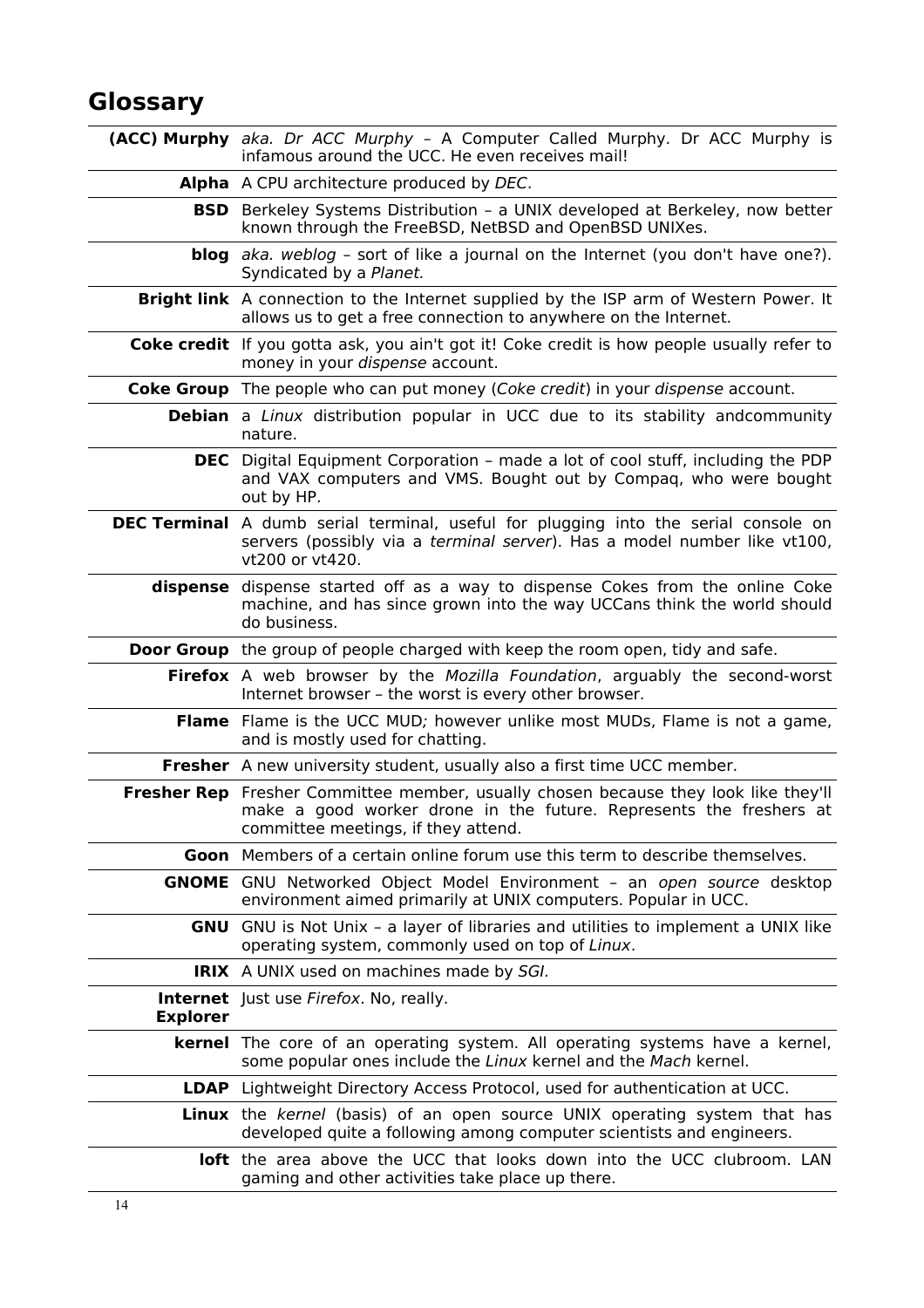|                            | <b>machine room</b> The UCC data centre. This is the small room with the glass doors that is<br>located within the clubroom. All of our servers are kept in this room. It is<br>locked when there is no one from Wheel around.                                            |
|----------------------------|---------------------------------------------------------------------------------------------------------------------------------------------------------------------------------------------------------------------------------------------------------------------------|
|                            | <b>mailing list</b> a way of communicating with a very large number of people via email. The<br>UCC has several mailing lists of varying popularity.                                                                                                                      |
|                            | <b>MIPS</b> Microprocessor without Interlocked Pipeline Stages - a<br>computer<br>architecture used extensively by SGI and in the Sony PS2.                                                                                                                               |
| (Corporation) Thunderbird. | Mozilla develop several open source web related products, such as <i>Firefox</i> and                                                                                                                                                                                      |
|                            | <b>OCM</b> Ordinary Committee Member - the worker drones of the UCC Committee,<br>they do lots of work, for little reward.                                                                                                                                                |
|                            | <b>Oligoboot</b> boots more then one operating system (selectable when you boot).                                                                                                                                                                                         |
|                            | <b>OpenSolaris</b> A UNIX developed by Sun Microsystems.                                                                                                                                                                                                                  |
|                            | NeXTStep An operating system developed by NeXT before they were bought out by<br>Apple. Lots of NeXTStep is incorporated into Mac OS X.                                                                                                                                   |
|                            | open source A software ideology, where the source code to software (what is compiled<br>into the program you run) is freely available. Also known as Free Software,<br>exactly what makes a program open source is a good way to get into an<br>argument.                 |
|                            | <b>Planet</b> A web page that syndicates blogs. UCC has one at http://planet.ucc.asn.au/                                                                                                                                                                                  |
| Song                       | <b>Secret Wheel</b> The song that is supposedly sung at the beginning of each Wheel meeting.                                                                                                                                                                              |
|                            | <b>SGI</b> Silicon Graphics Incorporated - used to make cool graphics workstations<br>such as the Indy and Indigo2 machines.                                                                                                                                              |
| <b>SNAP</b>                | Student Network Access Project - the way to get unrestricted access to the<br>Internet at UWA, charged to your tartarus account.                                                                                                                                          |
|                            | tartarus Also referred to as the UWA Student Server or Student Netusage account.                                                                                                                                                                                          |
|                            | terminal server Sort of a router for serial ports, allows you to connect to one serial port<br>from another. Usually connected to DEC Terminals, servers and dispense.<br>(It can also refer to other sorts of servers which provide login sessions over<br>the network). |
|                            | theft book This is where you write down that you borrowed equipment from UCC. It<br>has traditionally been a book, but is now a page on the wiki <sup>12</sup> . Note, it is not<br>for borrowing any tools, unless permission granted by Wheel Group.                    |
|                            | <b>TLA</b> Three Letter Acronym - a way to refer to UCC members, often used in the<br>minutes of meetings.                                                                                                                                                                |
|                            | <b>Ubuntu</b> A Linux distribution derived from Debian. Funded with space money.                                                                                                                                                                                          |
|                            | <b>UCCan</b> someone who spends a lot of time in UCC.                                                                                                                                                                                                                     |
|                            | <b>UniSFA</b> the University Science Fiction Association, the ones down the hall.                                                                                                                                                                                         |
|                            | <b>WAIX</b> WA Internet eXchange - a group of ISPs and interested bodies who peer<br>resources on the Internet for mutual benefit.                                                                                                                                        |
|                            | <b>Wheel Group</b> the group responsible for maintaining computers, accounts and services in<br>UCC.                                                                                                                                                                      |

<span id="page-14-0"></span><sup>12</sup> http://wiki.ucc.asn.au/TheftBook